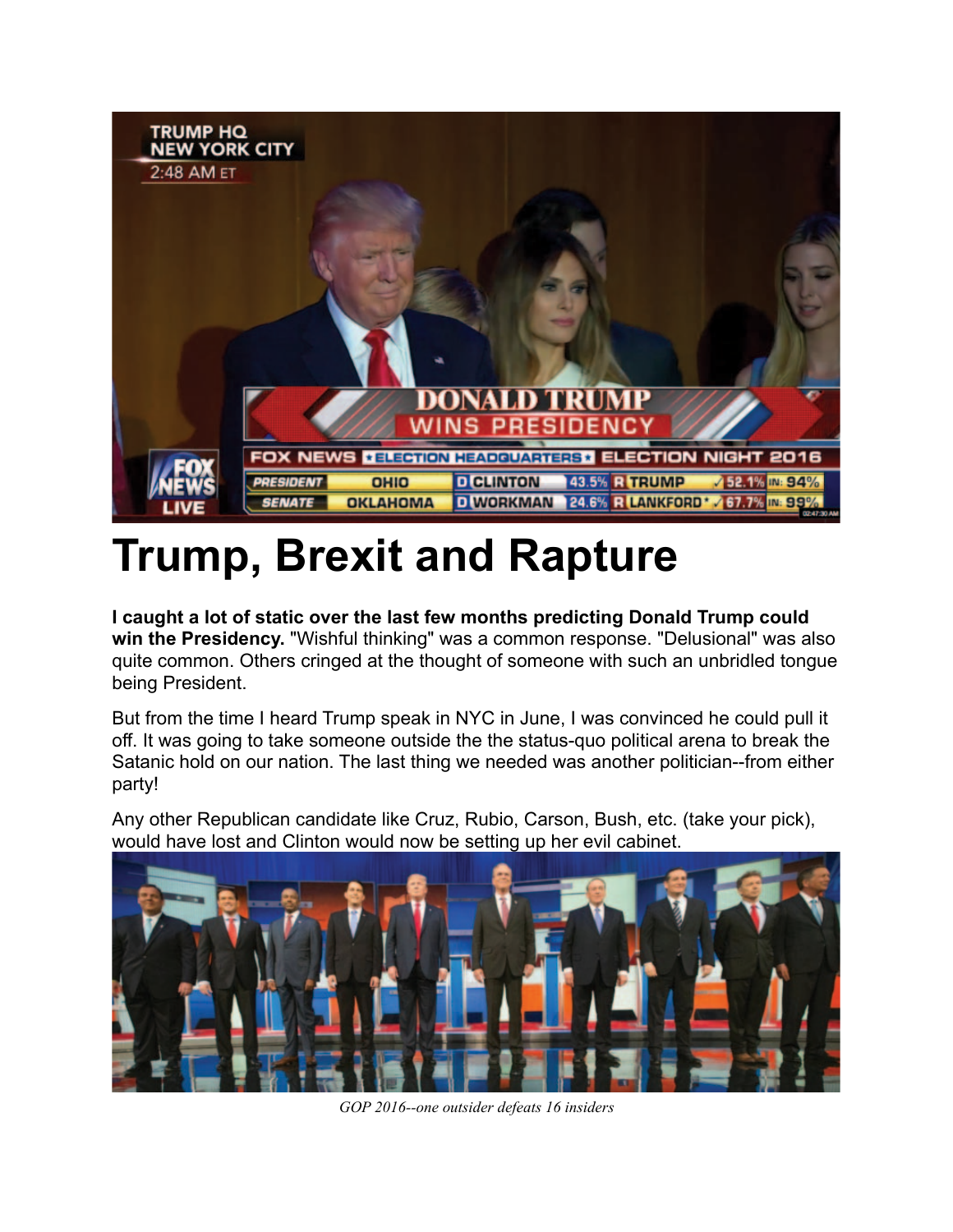It took a non-politically-correct man who had the money and the brass stones to withstand over \$100 million in negative ads in swing states alone. I, like you, winced at every new sinful revelation the liberals found.

But I continued to argue that this was not about how much sin is in one's life. Jesus said:

 *"He who is without sin among you, let him be the first to throw a stone ..." John 8:7*

And John wrote:

 *"If we say that we have no sin, we are deceiving ourselves and the truth is not in us." 1John 1:8*

So Trump's business and personal life were easy marks for the liberal media upon which to unleash their venomous attacks. Even decades-old private conversations were fair game. For him to win it would have to be a "God-thing." Nothing else explains it.



I was first encouraged in late June when the *Brexit* vote in Great Britain stunned the world. Tracking polls showed those voting against Britain exiting the European Union would easily carry the day. Most polls had the vote to exit the EU losing by 10-15 points.

But the British were fed up with being told by the EU they

had to continue to take in hundreds of thousands of Muslims who refused to adopt British customs, language and culture. They didn't say it publicly, but the Brits were seething over losing control of their beloved country to the New World Order folks.

And they shocked the world by quietly voting in mass to get out from under the thumb of the EU. No one saw it coming.



Much like the conditions behind Great Britain's Brexit vote, Americans were also seething over a number of cultural issues. The liberals in power were unapologetically pushing their godless agenda down the conservatives' throats. They had the bit in their teeth and Clinton was anointed to finish the job Obama had begun.

Liberals take pride in their "help the common man" platform. But Bernie Sanders let the cat out of the bag and called it what it was: Socialism... which is a stepping stone to Communism. They openly poked fun at Evangelical Christian conservatives. The liberal press continuously covered up any revealed Clinton slime.

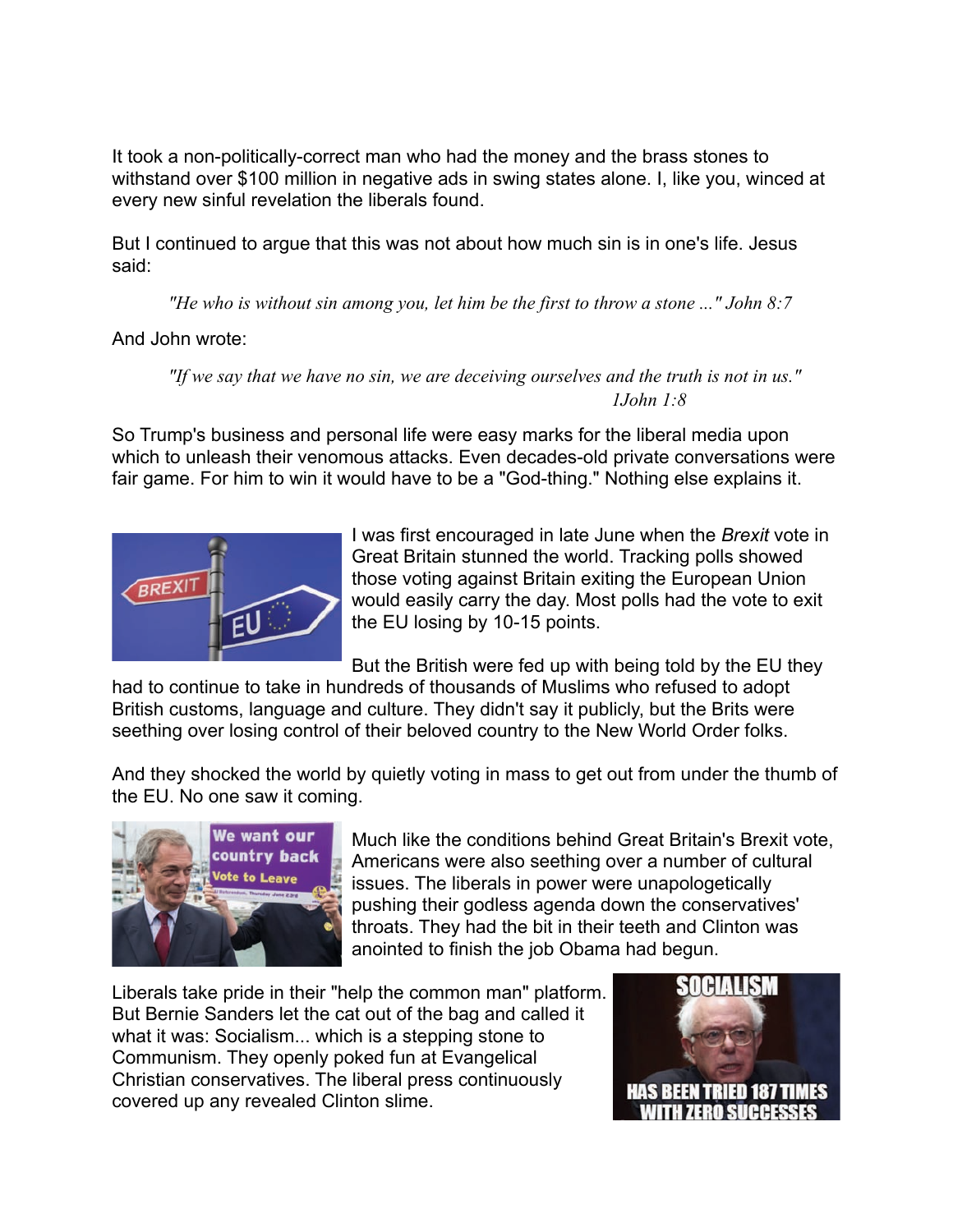The polls were all wrong because 96% of the liberal media elite vote Democratic.



They're basically an extension of the Democratic Party to push their platform. They couldn't see the forest for the trees.

They refused to face the fact that majority of this country leans toward Christian values and were internally angry over the unbiblical Satanic swine they were being forced to swallow. They may not have admitted it openly, but they had reached the end of their rope.

Thankfully, God heard the cumulative prayers of these

Believers who felt backed into a corner. Certainly not because we deserved it--Christians have sat quietly on the sidelines while some 60 million helpless innocent babies have been murdered over the last 40 years in this country. That alone should have this nation's populace eating dirt and worms without water.

But by His grace, God has given us our own *Brexit* moment...maybe even a Nineveh moment. Maybe this is God's answer to our prayers by temporarily slowing the progress toward the Biblically prophesied *One World Order.* He may have amazingly given us a reprieve from the illegal and unchecked madness of those in power.

When God saw their deeds, that they turned from their wicked way. then God relented concerning the calamity which He had declared He would bring upon them. And He did not do it. **Jonah 3:10** 

## **So now what?**

If this is what God has allowed for good, don't think for a moment the battle is over. In Britain the liberals are trying to get the *Brexit* vote thrown out on a technicality. They will try anything here too. Those losing power are already plotting and scheming against the Trump Administration.

Don't be fooled by the kind and conciliatory words of Clinton and Obama. Obama's not happy because he knows everything he has illegally put in place will be thrown out as soon as Trump has the reigns.

For instance, the recent "Trump riots" you see on television are not real grass root riots at all. They're professional thugs that are paid/hired and bused into cities to wreak havoc in front of television cameras.\* And they are financed by none other than George Soros himself, one of the world's top dogs pushing for a New World Order

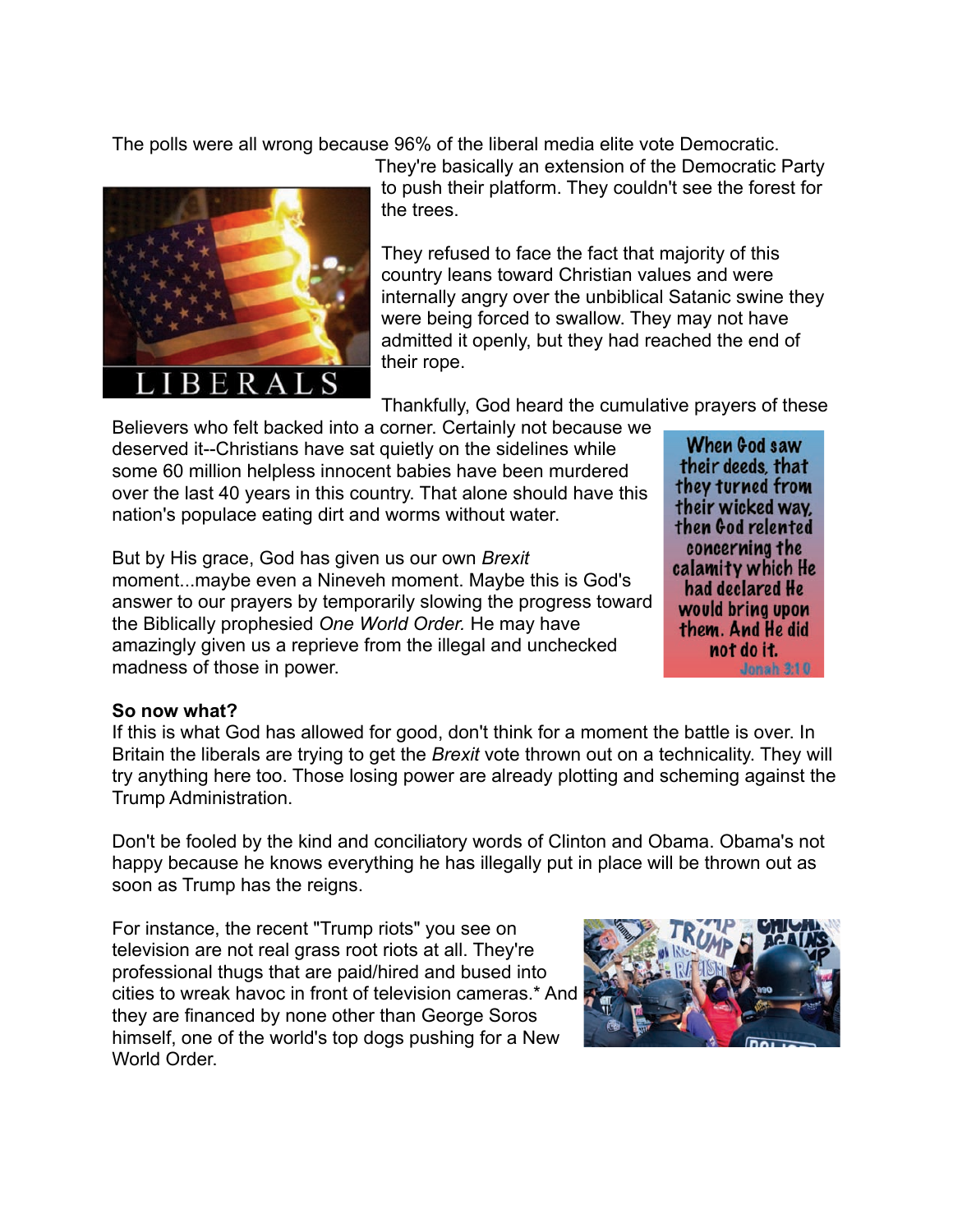So the first order of business is for Believers to continue to pray for President-elect Trump. It was God Who allowed this election result and it will be God Who allows President Trump to make the needed changes.

Believers should pray for Trump every day. **EVERY DAY** it should be on your prayer list. Pray for his protection, to have Godly advisors/wisdom and continued courage to stand up to the evil in this world.



Ephesians 6 tells us in no uncertain terms that we're not up against flesh and blood. Satan and his minions are what's behind all the evil you see. Thankfully, we have the Spirit of the Creator God of the universe living in us.

*1John 4:4 "...greater is He who is in you than he who is in the world."* 

*Phil. 4:13 "I can do all things through Him who strengthens me."* 

We CAN do all things through Him. You can't, God can. He's given us this moment in time to armor up because the eye of the hurricane will eventually pass. Expect it.

## **Trump and Rapture**

So does the Trump victory mean the Rapture is more or less likely to happen soon? The safe answer for my theologian friends is, of course, neither. God has a future date set in stone.

However, the Trump victory does seem like it fits better with Matthew 24 and Luke 17. Those verses say things should be *normal* before the Rapture. They specifically mention "planting and harvesting," "eating and drinking," "building" and social events. Normal things in life. If Trump rights our sinking ship a bit, it would fit scripture like a glove.

Contrary to what was predicted, the stock market is rallying. The money people think Trump will do better than Obama on managing the economy.